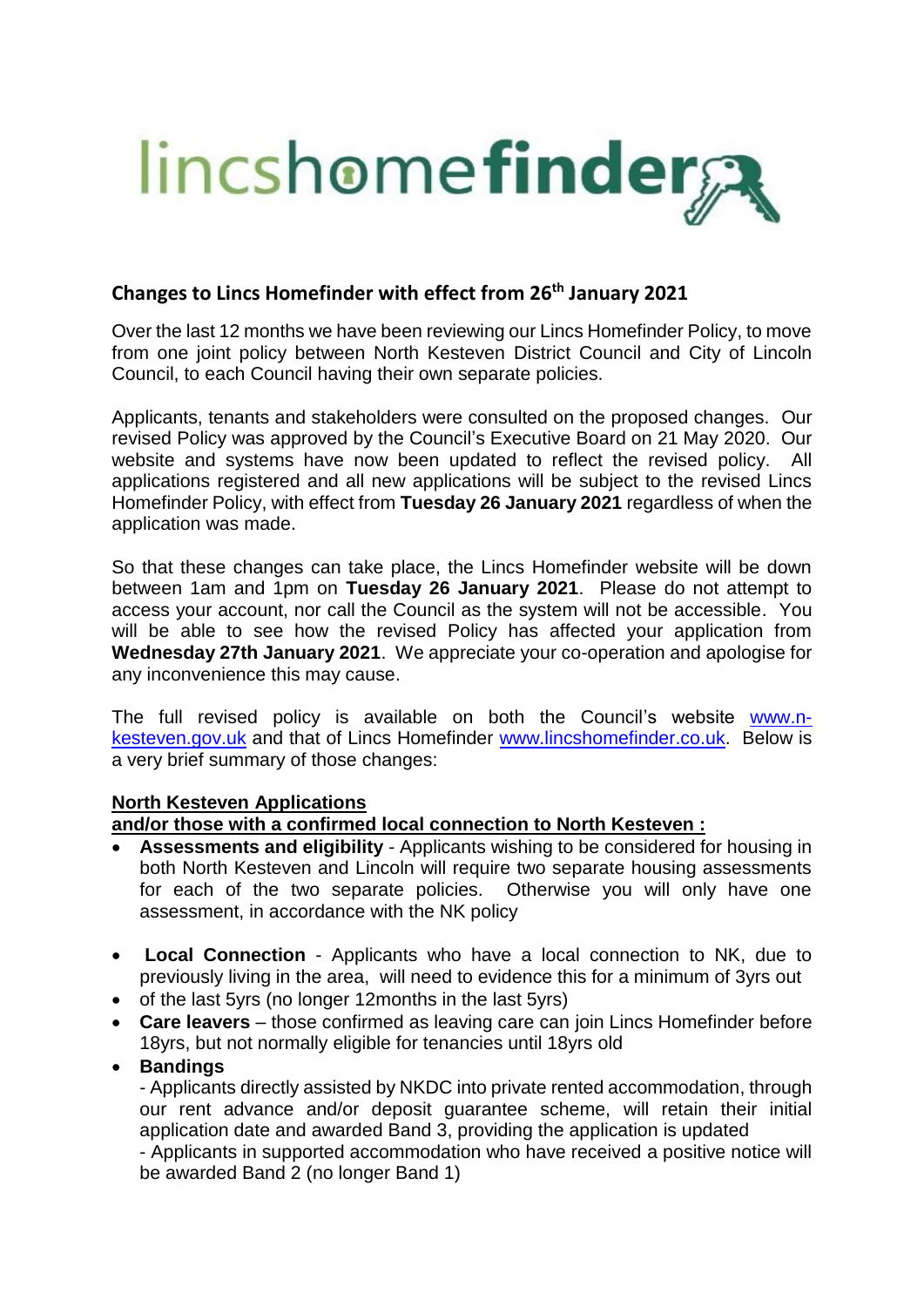- Applicants at risk of homelessness awarded a Relief Duty & completed 56 days or more in temporary accommodation will be awarded Band 1

- Applicants with a welfare need including the support of Children Services/Adult Social care will be awarded Band 3

 **Advertised vacancies** - you will no longer be able to view City of Lincoln vacancies unless your application has been assessed by them as meeting their eligibility criteria. This means that you are only able to bid for accommodation in the area you have been assessed for.

#### **Applicants with confirmed local connection to Lincoln AND NK**

- As detailed above, AND
- **Assessments and eligibility** you will have 2 assessments, one for each policy. This may mean different Banding and different property eligibility. The assessment applies to the area the vacancy is located.
- **Advertised vacancies** During a bid cycle you will now only be able to view properties for City of Lincoln or North Kesteven if you meet the property eligibility for the area of that vacancies.

#### **City of Lincoln applicants and/or those with no local connection to NK or City of Lincoln who are deemed no longer eligible:**

- **Assessment and Eligibility** City of Lincoln Council have revised eligibility criteria now requiring a period of 2yrs residency within the Lincoln area. Applications that do not meet this residency criteria will no longer be eligible for Lincs Homefinder, unless there are exceptional circumstances.
- Such applications will be suspended until one of the following happens:
	- 1) You request a right to review of this decision within 14days, such requests should be sent to [housingsolutions@lincoln.gov.uk](mailto:housingsolutions@lincoln.gov.uk) stating the reasons for your request, or
	- 2) No response within 14 days, your application will be cancelled, you will then be advised that if you would like to apply in the future it would be a new application, or
	- 3) You request to be considered for housing in North Kesteven. Your application will then be subject to assessment in accordance with North Kesteven's Lincs Homefinder Lettings Policy

**If you have any further queries about how this may affect your application with Lincs Homefinder, you can view our frequently asked questions on the following page. If you are unable to find the answer to your question you should contact the administering Council for your application….**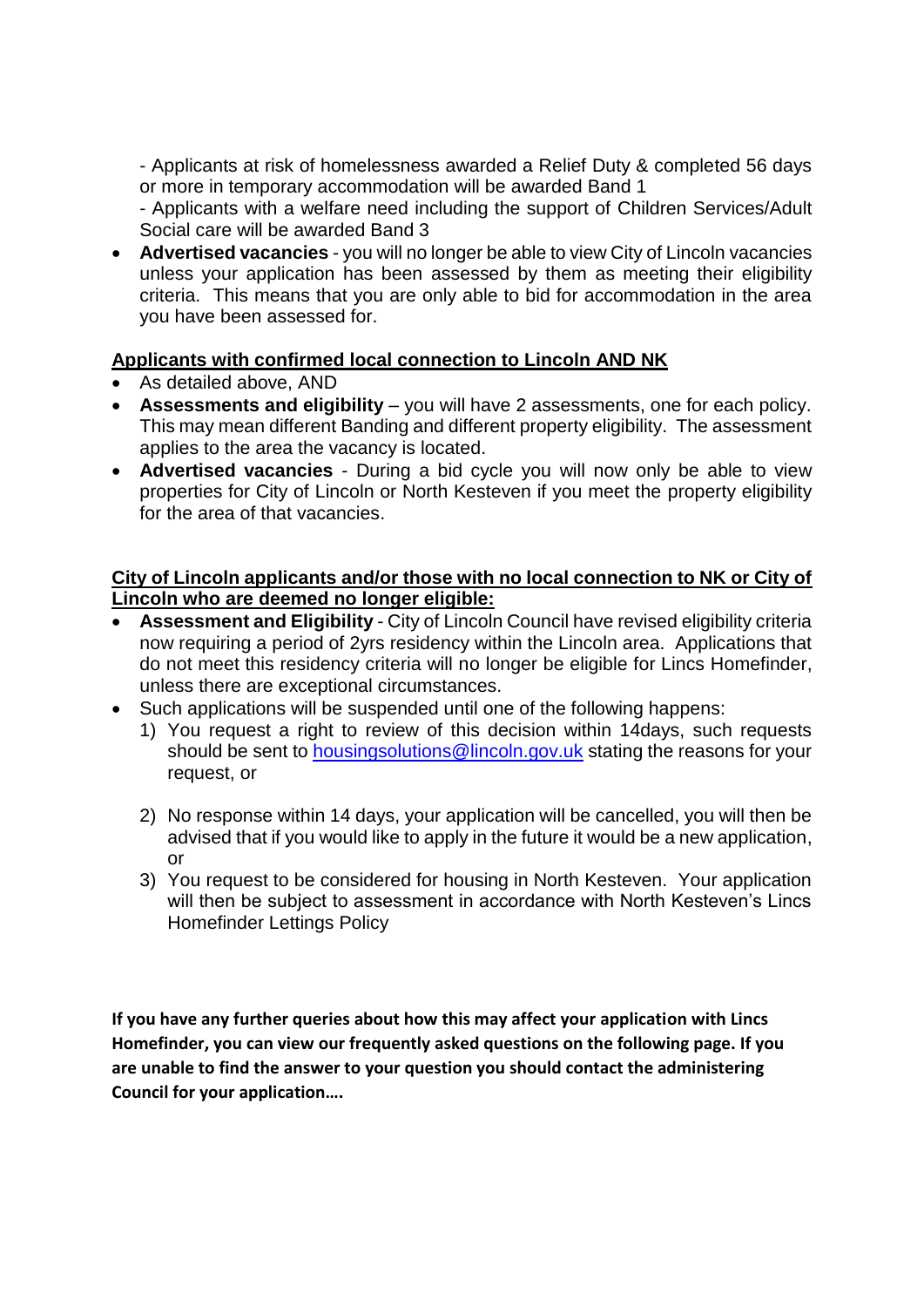# **lincshomefinder**

# **Frequently Asked Questions**

#### **1. Will my Banding Change?**

Your Banding will only change if you are in one of the categories listed – list of changes can be found under banding information on the previous page or in your recent email or letter that was sent to you, otherwise your banding should remain unchanged

**2. My application is with NK, am I still able to look at & bid for Properties with City of Lincoln Council?**

If you are an NK applicant with no verified local connection to City of Lincoln then you will no longer be able to view their vacancies or bid for their properties on the Lincs Homefinder website.

#### **3. Why can't I see vacancies on the website?**

If you can't see any vacancies on the website during a bid cycle your application has not been given 'allowed to bid' status and you should contact your administering Council to find out why. It could be as you no longer meet the criteria in relation to the new policies that take effect for both NK & COLC from 26<sup>th</sup> January 2021 but they will be able to check your application and advise you further.

# **4. The criteria has changed for former local connection from 12 months out of 5 years to 3 out of 5 years, does this affect my application?**

Yes. If previously you have been awarded a local connection to North Kesteven based on having resided in the area previously for 12 months out of the last 5 years, you will now only qualify for a local connection if 3 out of the last 5 years has been completed. This does not mean that your application will be cancelled but it does mean that should you place bids for vacancies, your application will be prioritised after those who do have a local connection and meet the new criteria.

### **5. Will Lincs Homefinder bid cycles work in the same way?**

Yes. Bid cycles will continue to run from each Wednesday at midnight through to the following Monday. Vacancies will then be shortlisted and you will be notified if successfully featuring for a property.